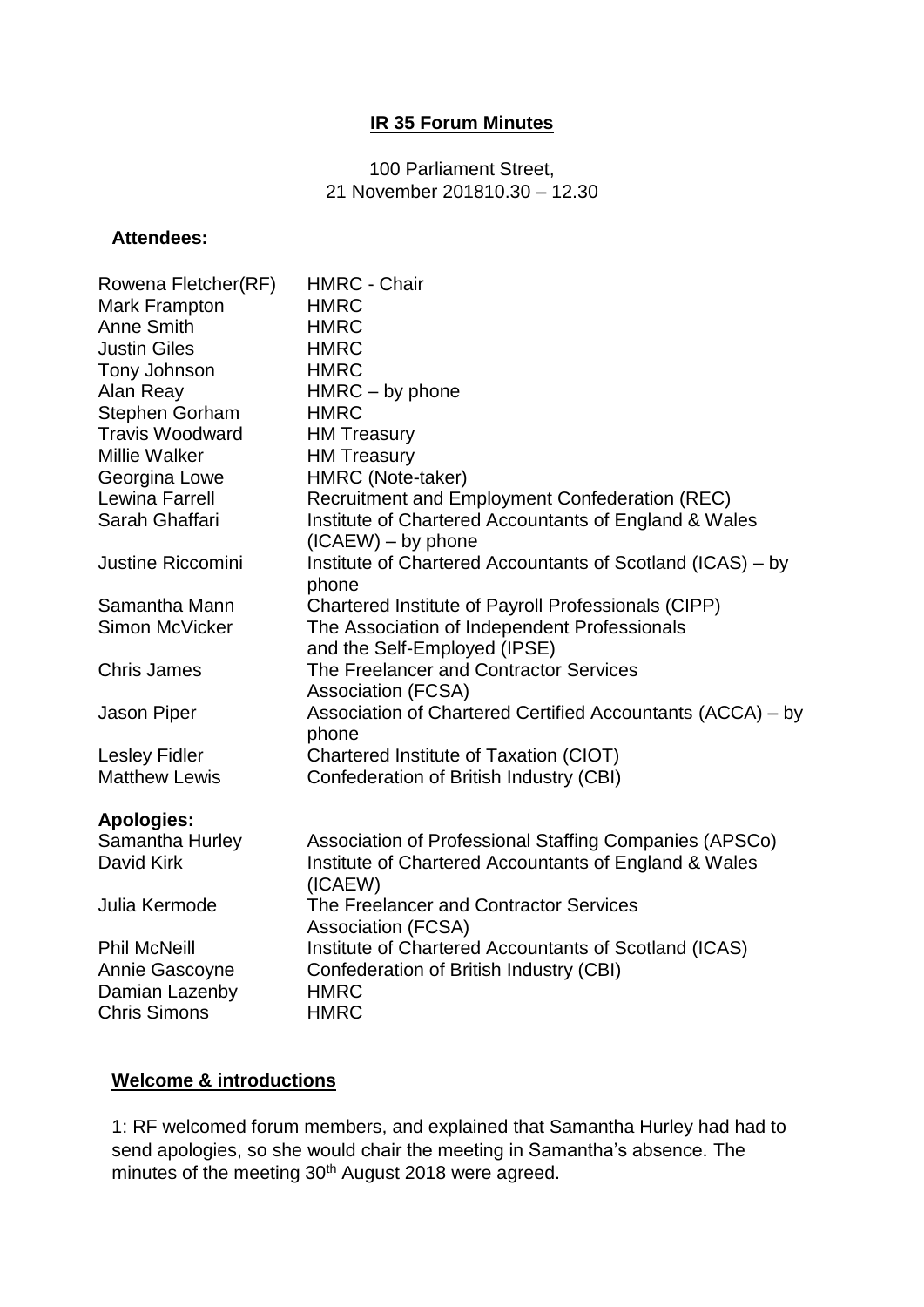# **Off-payroll reform – discussion on Budget 18 announcement**

2: HMRC thanked members for their constructive involvement with the consultation roundtable events, and for their responses to the consultation document. HMRC received over 270 responses to the consultation. This would be an opportunity to discuss a number of subjects raised, and update members on the next steps following the government's announcement at Budget 2018.

3: To help people comply with the existing rules and bring private sector organisations in line with public-sector bodies and agencies, the government announced that it will reform the off-payroll working rules (known as IR35) in the private sector. This follows consultation and the roll-out of reform in the public sector.

4: Simon McVicker raised the issue of so-called blanket rulings, and in particular recent articles posted online in the contractor press, which had included allegations against a named HMRC official. HMRC was clear that it is inappropriate for an official to be named, and that the articles had misrepresented what had been said. HMRC thanked forum members for raising this point and for their support.

5: HMRC explained the phrase "blanket rulings" is often used to refer to two different scenarios. The first, where an engager decides that all roles and workers are inside the off-payroll rules is not in line with the legislation, and HMRC has been clear that public bodies should not do this. The determination of status is dependent on the contractual terms and conditions, and actual working practices of an engagement. When HMRC has been made aware of blanket determinations, they have challenged the public authority concerned, and provided education and support to correct the position.

6: However, the term is also being applied to circumstances where, having reviewed one contract, an engager may consider that identical facts and terms and conditions apply to other contracts, and it is then not necessary to review every individual engagement separately. Forum members agreed it would be helpful to clearly minute this to enable them to rebut future allegations.

7: HMRC acknowledged the concerns about the capacity of the private sector to implement the reform. The government has listened to the concerns raised by businesses during the consultation and as a result, medium and large businesses will have until April 2020 to implement the changes, and the existing rules will continue to apply to the 1.5 million smallest businesses. Businesses will have more time to consider what changes they need to make, and to review any existing contracts. HMRC will provide support and guidance to help businesses implement the off-payroll working rules and ensure the guidance is appropriate to the larger and more diverse public sector.

8: Forum members welcomed the deferral until 2020, but were concerned that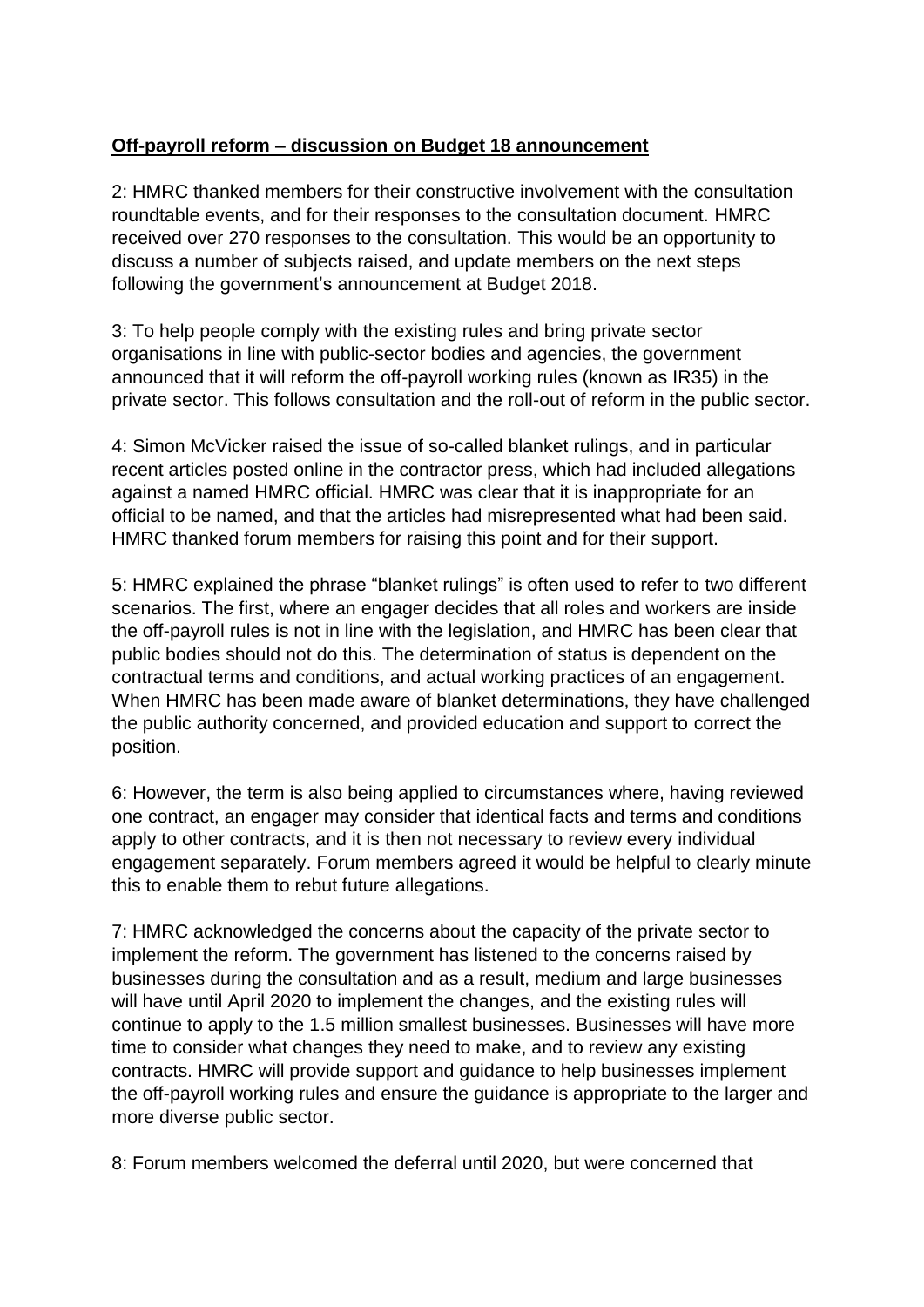detailed preparation cannot be completed until they have sight of the legislation and guidance. HMRC outlined the likely timescale, following the normal fiscal event timetable: the consultation on the detail of the reform, which will provide the framework for the reform, is expected in the New Year; meetings with stakeholders to discuss the CEST improvements are already taking place; draft legislation is expected to be published in the summer.

9: HMRC acknowledged these concerns, although noting this reform will build on existing awareness and knowledge from the public sector experience. Whilst the content of the consultation will be decided by ministers, it will include as much certainty as possible on the future framework of the rules.

10: Forum members suggested that the small business exemption would increase the administrative burden for agencies providing workers, as they will now need to establish whether the exemption applies. Members also raised the interaction with S282 of the Companies Act (Parent Companies). HMRC agreed that this is a complex area, and noted it for further discussion with agencies.

11: Forum members asked about the consultation on employment status for tax and employment rights. This was part of the government's response to the recommendations from the Matthew Taylor Review of Modern Working Practices. HMRC and HMT confirmed that the government was continuing to consider responses to the consultation and no decisions had yet been made on the timing or content of any announcement. HMRC commented that any wider reform of the employment status rules would likely be a longer term issue; there is an immediate need to tackle private sector non-compliance with the off-payroll rules, which results in substantial costs to the Exchequer.

12: HMRC assured forum members that education and support is being developed to ensure that people can get the information they need at the right time. HMRC will work closely with representative bodies and stakeholders, including forum members and tax agents, to both develop the guidance and support and educate their members and customers.

13: HMRC aims to publish draft guidance alongside the draft legislation. Forum members requested that the guidance should reflect more real life scenarios across a range of sectors and industries, and agreed to provide examples to HMRC.

14: HMRC are meeting a range of stakeholders, to discuss how CEST can be enhanced for the private sector. Forum members would like to be involved in these discussions, and volunteered to set up roundtables with their members. For these events to be meaningful, HMRC agreed to share more detail about plans to enhance CEST, as well as the wider package of surrounding guidance. HMRC thanked the forum for this helpful suggestion; guidance on how to complete CEST, which was suggested at the August forum meeting, will be developed.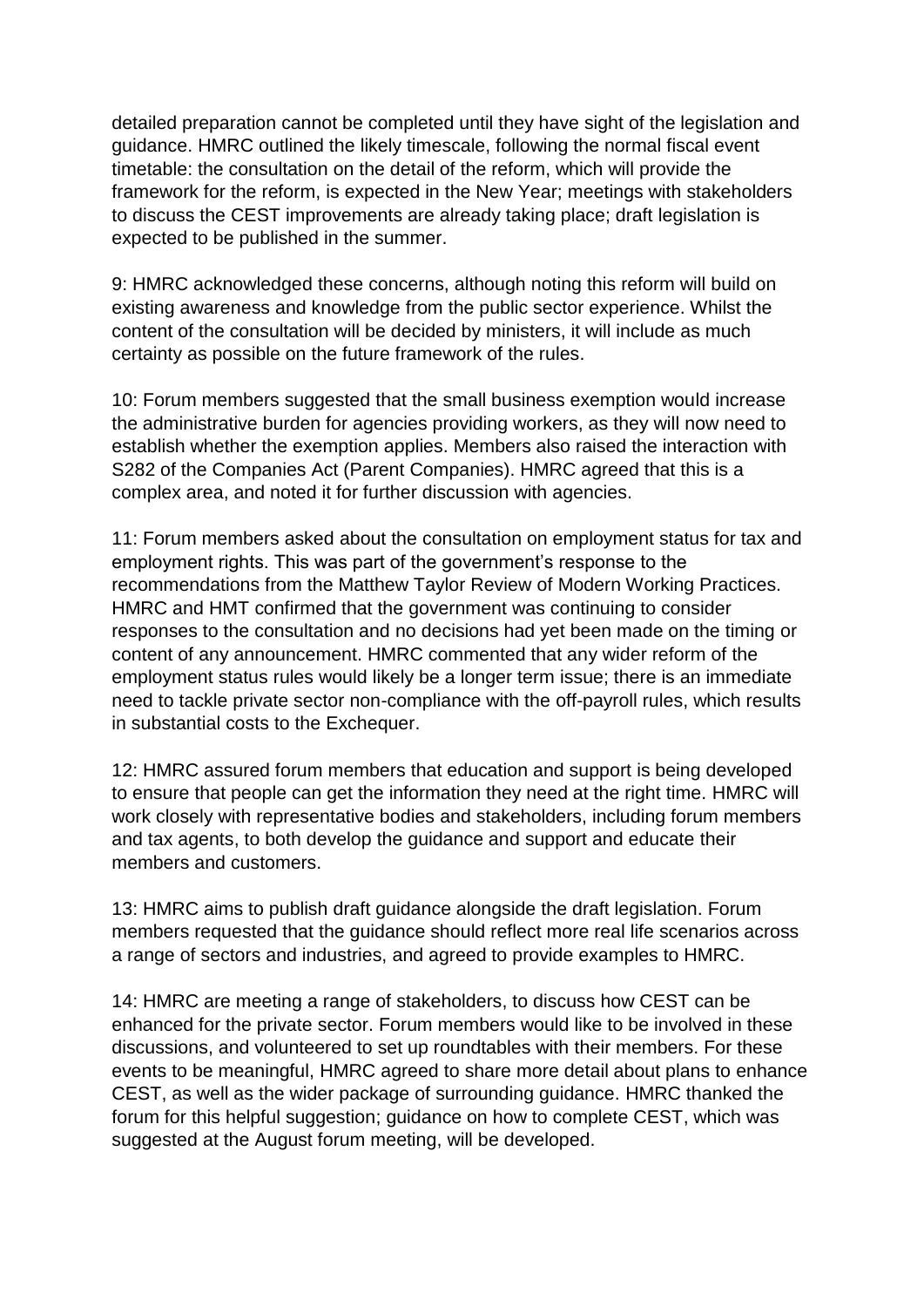15: Members highlighted areas where they are keen to see guidance, including details on who will be excluded from the reform. Members also asked how HMRC would tackle non-compliance amongst those contractors who provide their services to small business and continue to operate the existing rules. HMRC explained it will continue to adopt a risk based approach to compliance activity, in line with its strategy.

16: Members commented that it is very important for HMRC to consider where the liability ultimately falls in cases of end-client inaccuracies. HMRC noted this had been raised during the consultation, and that policy solutions are being considered.

17: Members raised concerns about payment intermediaries, in particular noncompliant umbrella companies. It was acknowledged that this links to the BEIS conduct regulations document for agencies and umbrellas, but that is not expected until next year, and will largely be of interest to already compliant businesses. Members felt that action is needed sooner. Examples of recent cases were given, often involving VAT flat-rate scheme, and phoenixism. HMRC acknowledged that this is a continuing area of concern, and that compliance action in this area needs to be more visible.

18: Members requested more clarity on the issue of historic claims and liabilities. HMRC confirmed it will focus its efforts on ensuring businesses comply with the reform rather than historic cases, as they have in the public sector. HMRC will not carry out targeted campaigns into earlier years for individuals who are found to be within the rules. Businesses' decisions about whether their contractors are within the rules will not automatically trigger an enquiry into earlier years.

19: Members referred to the issue of employment rights, highlighting a recent case, settled before reaching the Employment Tribunal, apparently on the basis that the individual was entitled to holiday pay. HMRC cannot comment on individual cases, but as the case was settled before reaching tribunal, it does not set a precedent. Forum members mentioned that although there is no legal precedent, there has been publicity, making other workers in a similar position aware of the possibility of a successful claim. HMRC reiterated that the decision does not set a precedent.

AP1/Nov: Forum members to provide suitable real life examples to HMRC to consider for inclusion in the draft guidance. (Para 13)

AP2/Nov: HMRC to ensure that forum members are able to engage with the project to enhance CEST. (Para 14)

AP3/Nov: HMRC to consider how best to address the forum's ongoing concern about non-compliant intermediaries, and report back to a future forum meeting. (Para 17)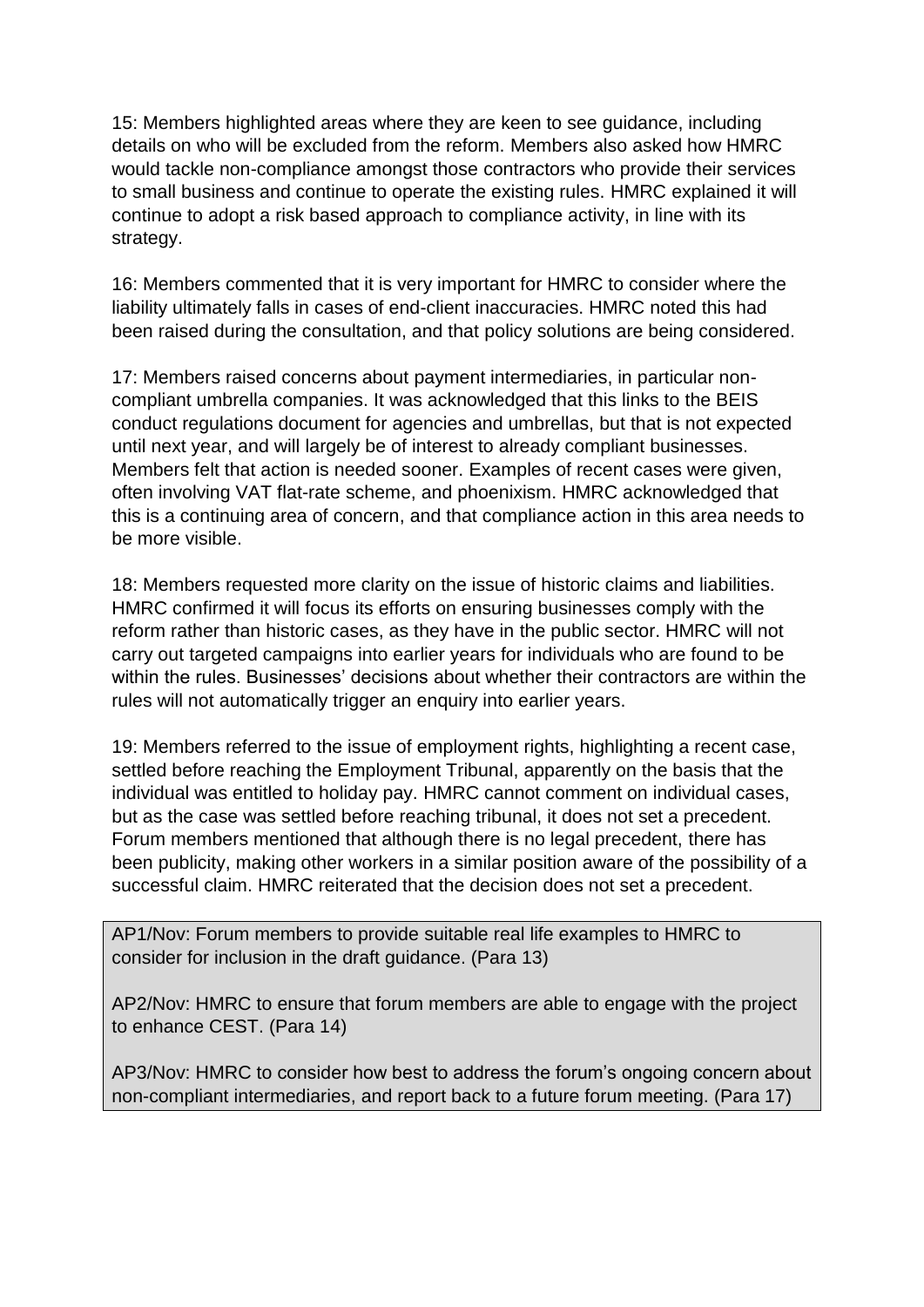## **Update on Ongoing Issues**

20: Accountancy members who had clients under enquiry had asked for some guidance and examples to help them explain informal settlement figures. They were looking for an HMRC product they could use to explain the interaction between CT/Dividend Tax, and Deemed Payment Tax. HMRC shared a slide pack that they are developing. HMRC asked members to share the slides with interested colleagues and provide feedback.

21: Members reminded HMRC that every interaction between an accountant and client has an associated cost for the client, and asked that the recommended process should keep such contacts to a minimum.

22: Members agreed that it looked like a very useful product, but questioned why the final settlement cannot be deferred until any repayment due is also finalised and available for either repayment or set off. This would ensure that HMRC was motivated to finalise the repayment quickly. HMRC commented that relief does not arise until there is a deemed payment in existence, but they would research the position on the suggestion of considering a provisional claim, and respond.

AP4/Nov: Members to share the slides with colleagues and provide feedback to enable HMRC to develop a useful product for agents' use. (Para 20)

AP5/Nov: HMRC to research the position on provisional claims to be used in calculations and respond. (Para 22)

## **Update on Outstanding Action Points**

23: AP1/Dec: HMRC had been asked to reinstate examples on contracted-out services which have been deleted from the guidance on Gov.UK. HMRC confirmed that this is ongoing, and is waiting for Gov.UK to upload the details.

24: AP3/May: HMRC apologised for the delay in sharing the draft accounting examples, and will share as soon as possible.

25: AP1/Aug: HMRC confirmed that they are expanding the paper on mutuality of obligation to reflect the comments raised at the last meeting and better engage with the current public debate. They will share before the next meeting.

26: AP2/Aug: Closed, as the updates on CEST had been included in the wider discussion on the CEST improvements.

27: AP3/Aug: Closed, as guidance on completion of CEST will be included in enhancements.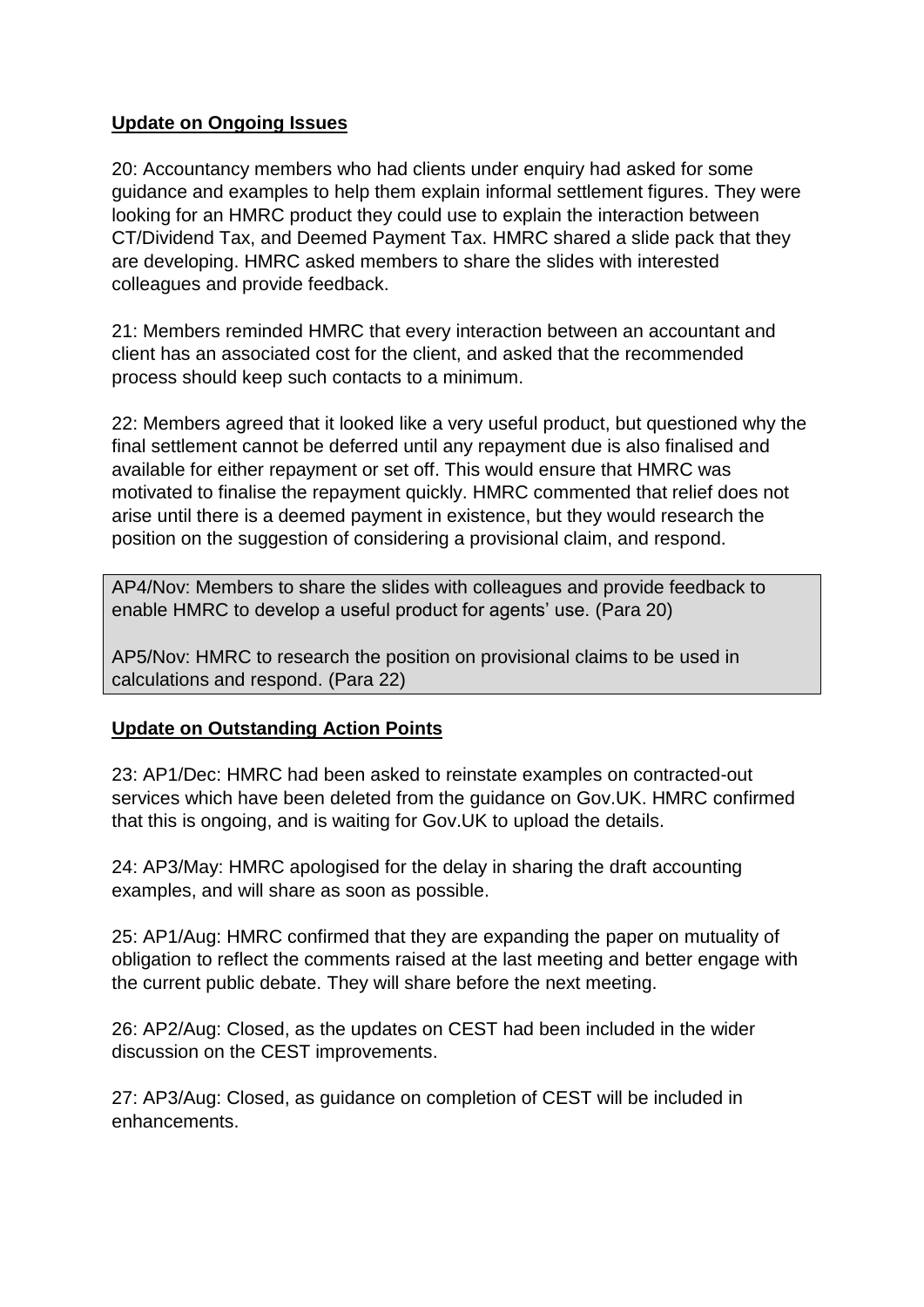28: AP4/Aug: Closed – Members were asked to volunteer to be part of a working group to look at the issues concerning settlements and set-offs. Only one member had volunteered, but this had been superceded by the proposed slides for guidance on settlements.

29: AP5/Aug: Closed – slides were shared with minutes of previous meeting.

30: AP6/Aug: ICAEW had shared an annotated copy of the HMRC technical note on the reform of the off-payroll working rules in the public sector prior to the August meeting. HMRC shared a copy of their responses to the points raised. The changes will be incorporated into the updated HMRC guidance. HMRC agreed to share the revised text with members before publishing on Gov.UK

31: AP7/Aug: Close.

32: AP8/Aug: HMRC shared a copy of their response to ICAEW with the forum, which is subject to further discussion.

# **AOB**

33: Members asked for dates of 2019 meetings to be confirmed. HMRC agreed, with the proviso that dates can be subject to change. The dates were sent to members after the meeting.

34: Members asked if there is a timeline for the government's response to the employment status consultation. HM Treasury reiterated that no decisions or timeline are known yet.

35: Members asked whether there are any plans for a more detailed review of the impact of the reform in the public sector, taking into account a wider range of stakeholders than the last research, and also considering the effect on other tax receipts now that a full return cycle is complete. HMRC explained that the original Budget Scorecard for the reform took account of expected improved compliance with the off-payroll working rules. As a result HMRC expects income tax (through PAYE) and NICs receipts to increase and CT and dividend tax receipts to fall. HMRC has seen nothing to suggest their projections were wrong.

36: Members also asked whether the impact on such things as recruitment or costs for other government departments (OGDs) had been considered. HMRC confirmed that they have had discussion with OGDs, and had seen no evidence of difficulties. The evidence was published as part of the consultation.

## **Provisional date of next meeting:**

28 February 2019